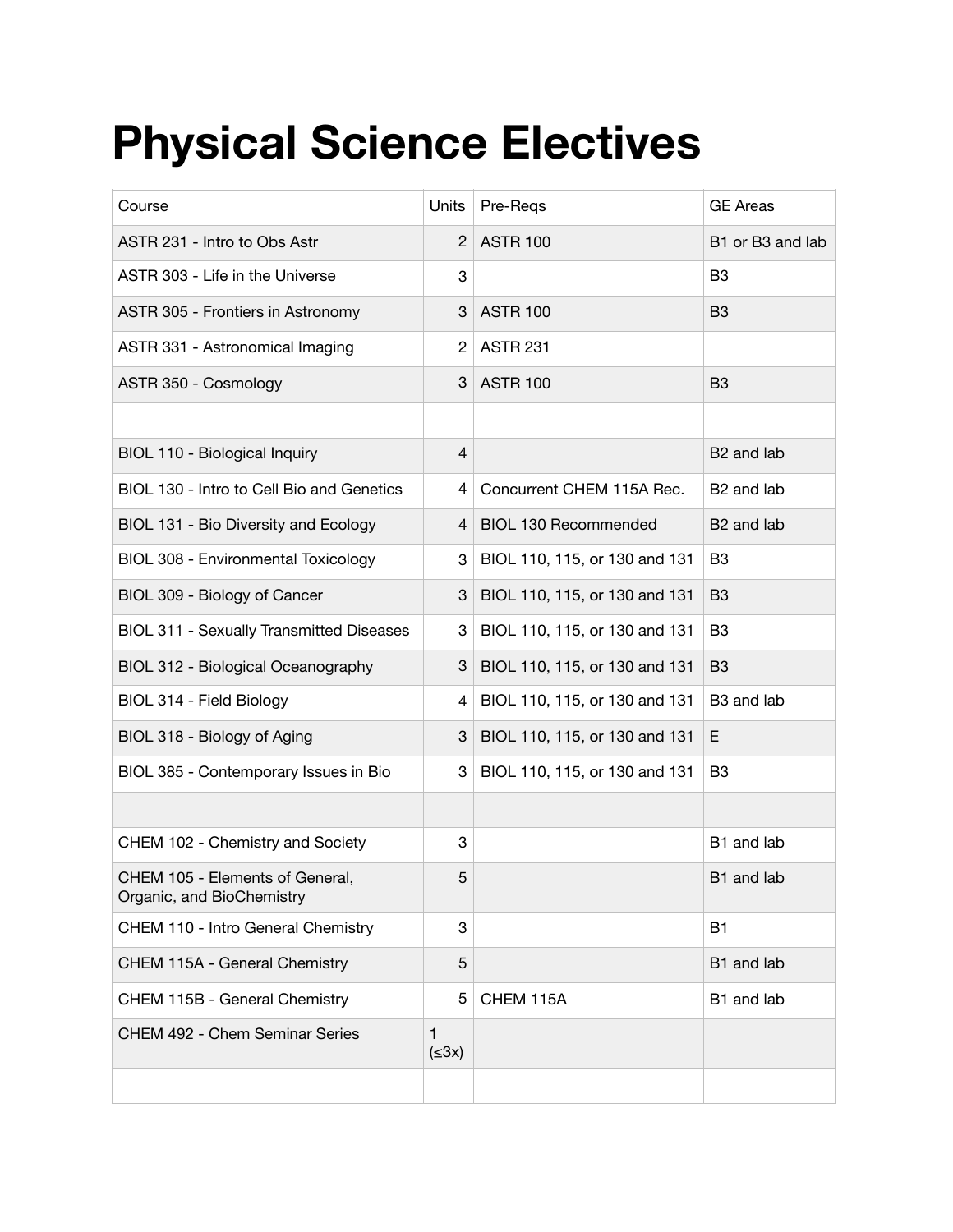| CS 101 - Intro to Computers and<br>Computing                         | 3                |                                                                                                        | B <sub>3</sub> |
|----------------------------------------------------------------------|------------------|--------------------------------------------------------------------------------------------------------|----------------|
| CS 210 - Intro to Unix                                               | $\mathbf{1}$     | CS 115 and Conc. CS 215                                                                                |                |
| CS 215 - Programming II                                              | $\overline{4}$   | CS 115 and Conc. CS 210                                                                                |                |
| CS 242 - Discrete Structures for Computer<br>Science                 | 4                | CS 115 and MATH 161                                                                                    |                |
| CS 390 - Computer Science Colloquium                                 | 1<br>$(\leq 3x)$ |                                                                                                        |                |
|                                                                      |                  |                                                                                                        |                |
| EE 110 - Intro to Engineering and<br>Laboratory Experience           | 1                | <b>GE Math</b>                                                                                         |                |
| EE 112 - Fundamentals of Digital Design<br>Logic                     | 1                | <b>GE Math</b>                                                                                         |                |
| EE 497 - Engineering Science Colloquium                              | 1<br>$(\leq 3x)$ |                                                                                                        |                |
|                                                                      |                  |                                                                                                        |                |
| ES 101 - Disruptive Technologies that<br>Change the World            | 3                | GE math eligible                                                                                       | B <sub>3</sub> |
| ES 102 - Introduction to Engineering<br><b>Technology Laboratory</b> | 1                | Encouraged to be take<br>concurrently with ES 101                                                      | lab            |
| ES 104 - Oral Communications in the<br>Information Age               | 3                |                                                                                                        | A <sub>1</sub> |
|                                                                      |                  |                                                                                                        |                |
| GEOL 102 - Our Dynamic Earth:<br>Introduction to Geology             | 3                |                                                                                                        | B1 and lab     |
| GEOL 105 - Age of the Dinosaurs                                      | 3                |                                                                                                        | B <sub>1</sub> |
| GEOL 107 - Intro to Earth Science                                    | 3                |                                                                                                        |                |
| <b>GEOL 110 - Natural Disasters</b>                                  | 3                |                                                                                                        | B <sub>3</sub> |
| GEOL 301 - Natural History of the<br>Hawaiian Islands                | 3                | BIOL 115 or 130A and 130B                                                                              | B <sub>3</sub> |
| GEOL 302 - Climate Change: Discerning<br>Fact from Fiction           | 3.               | One of: GEOL 102, 105,<br>107,110, or 120; ANTH 201,<br>ENSP 309, BIOL 310, or GEOG<br>204 or GOP 201  | B <sub>3</sub> |
| GEOL 303 - Advanced Principles of<br>Geology                         |                  | 4 One of: GEOL 102, 105,<br>107,110, or 120; ANTH 201,<br>ENSP 303, ENSP 309, BIOL<br>310, or GEOG 204 | B <sub>3</sub> |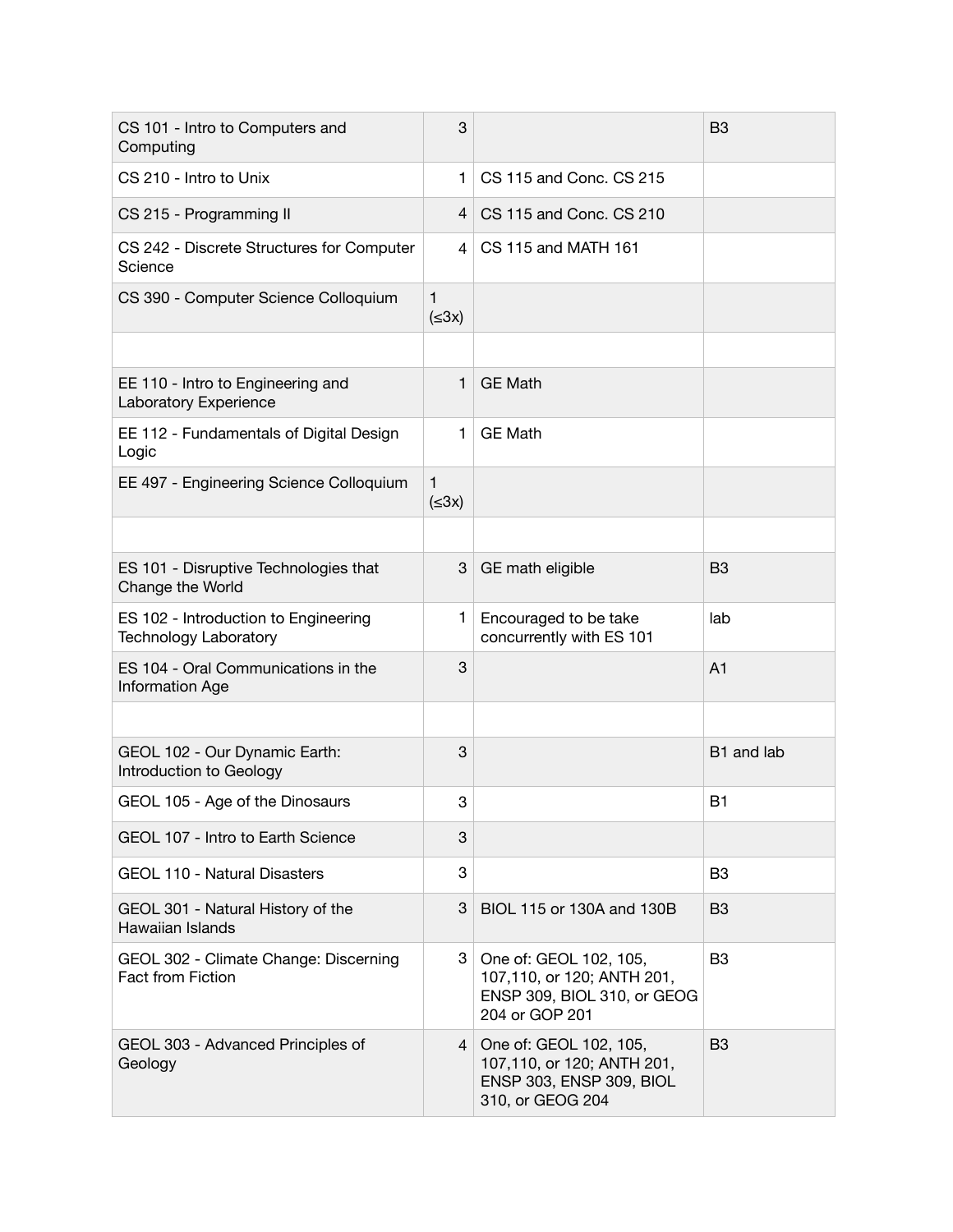| GEOL 323 - Hydrology                                                          | 3                         | GEOL 102, MATH 160             |                |
|-------------------------------------------------------------------------------|---------------------------|--------------------------------|----------------|
|                                                                               |                           |                                |                |
| KIN 217 - Personal Fitness and Wellness                                       | 3                         |                                | Е              |
| KIN 316 - Women in Sport: Issues,<br>Images, and Identities                   | 3                         |                                | Е              |
|                                                                               |                           |                                |                |
| MATH 150 - Modern Geometry                                                    | 3                         |                                | <b>B4</b>      |
| MATH 150A/B - Transformational<br>Geometry                                    | 3                         |                                | B4             |
| MATH 161 - Calculus I                                                         | $\overline{4}$            |                                | <b>B4</b>      |
| MATH 161A/B - Functions and Rates of<br>Change                                | $\overline{4}$            |                                | B4             |
| MATH 161X - Calculus I Extended                                               | 6                         |                                | <b>B4</b>      |
| MATH 165 - Elementary Applied Stats                                           | 4                         |                                | B <sub>4</sub> |
| MATH 165A/B - Data Visualization and<br>Analysis                              | $\overline{4}$            |                                | B <sub>4</sub> |
| MATH 165X - Elementary Applied Stats<br>Extended                              | 6                         |                                | <b>B4</b>      |
| MATH 175 - Math Colloquium                                                    | $\mathbf{1}$              |                                |                |
| MATH 200 - Discrete Mathematics                                               | 3                         | GE math course                 |                |
| MATH 210 - Intro to Proof                                                     |                           |                                |                |
| MATH 222 - Linear Algebra                                                     | 3                         | <b>MATH 160</b>                |                |
|                                                                               |                           |                                |                |
| NURS 370 - Heath Promotion for Racially<br><b>Diverse Populations</b>         | 3                         |                                |                |
| NURS - 480 - Health, Sexuality, and<br>Society                                | 3                         | <b>Upper-division Standing</b> | E              |
| NURS 490 - The Sexual Imperative:<br>History, Media, Culture, and Imagination | 4                         |                                | C <sub>2</sub> |
|                                                                               |                           |                                |                |
| PHYS 100 - Descriptive Physics                                                | 3                         |                                | B1 or B3       |
| PHYS 300 - Physics of Music                                                   | $\ensuremath{\mathsf{3}}$ |                                | B <sub>3</sub> |